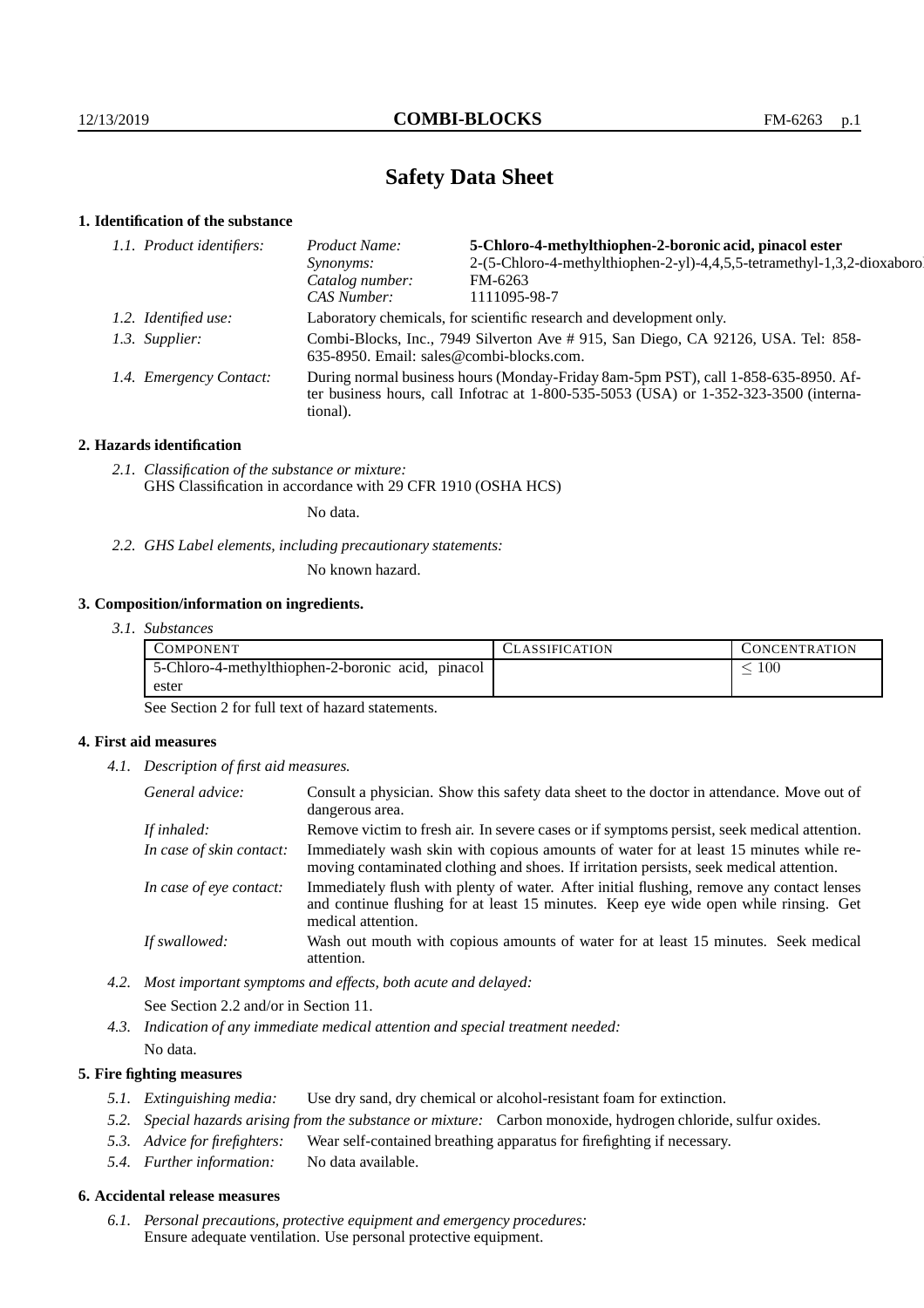|  | 6.2. Environmental precautions:                                                                                                                                                                                                                                     |                                                                                                                                                                                                                                                                            |  |
|--|---------------------------------------------------------------------------------------------------------------------------------------------------------------------------------------------------------------------------------------------------------------------|----------------------------------------------------------------------------------------------------------------------------------------------------------------------------------------------------------------------------------------------------------------------------|--|
|  | Should not be released into the environment. See Section 12 for additional ecological information.                                                                                                                                                                  |                                                                                                                                                                                                                                                                            |  |
|  | 6.3. Methods and materials for containment and cleaning up:                                                                                                                                                                                                         |                                                                                                                                                                                                                                                                            |  |
|  | Sweep up or vacuum up spillage and collect in suitable container for disposal.                                                                                                                                                                                      |                                                                                                                                                                                                                                                                            |  |
|  | 6.4. Reference to other sections:                                                                                                                                                                                                                                   |                                                                                                                                                                                                                                                                            |  |
|  | Refer to protective measures listed in Sections 8 and 13.                                                                                                                                                                                                           |                                                                                                                                                                                                                                                                            |  |
|  | 7. Handling and storage                                                                                                                                                                                                                                             |                                                                                                                                                                                                                                                                            |  |
|  |                                                                                                                                                                                                                                                                     | 7.1. Precautions for safe handling: Avoid contact with skin and eyes. Avoid inhalation of vapour or mist. Keep away<br>from sources of ignition - No smoking. Take measures to prevent the build up of electro-<br>static charge. For precautions see section 2.2.         |  |
|  | 7.2. Conditions for safe storage, including any incompatibilities: Store under $-20^{\circ}$ C. Keep container tightly closed in<br>a dry and well-ventilated place. Containers which are opened must be carefully resealed<br>and kept upright to prevent leakage. |                                                                                                                                                                                                                                                                            |  |
|  | 7.3. Specific end use(s):                                                                                                                                                                                                                                           | Laboratory chemicals, for scientific research and development only.                                                                                                                                                                                                        |  |
|  | 8. Exposure Controls / Personal protection                                                                                                                                                                                                                          |                                                                                                                                                                                                                                                                            |  |
|  | 8.1. Control parameters:                                                                                                                                                                                                                                            |                                                                                                                                                                                                                                                                            |  |
|  | Components with workplace control parameters: Contains no substances with occupational exposure limit values.                                                                                                                                                       |                                                                                                                                                                                                                                                                            |  |
|  | 8.2. Exposure controls:<br>Appropriate engineering controls: Ensure that eyewash stations and safety showers are close to the workstation<br>location. Ensure adequate ventilation, especially in confined areas.                                                   |                                                                                                                                                                                                                                                                            |  |
|  |                                                                                                                                                                                                                                                                     |                                                                                                                                                                                                                                                                            |  |
|  | Personal protective equipment:                                                                                                                                                                                                                                      |                                                                                                                                                                                                                                                                            |  |
|  | Eye/face protection:                                                                                                                                                                                                                                                | Wear appropriate protective eyeglasses or chemical safety goggles as described by OSHA's<br>eye and face protection regulations in 29 CFR 1910.133 or European Standard EN166.                                                                                             |  |
|  | Skin protection:                                                                                                                                                                                                                                                    | Handle with gloves. Gloves must be inspected prior to use. Use proper glove removal<br>technique (without touching glove's outer surface) to avoid skin contact with this product.<br>Dispose of conteminated gloves efter use in accordance with applicable laws and good |  |

### **8. Exposure Controls / Personal protection**

| Eye/face protection:               | Wear appropriate protective eyeglasses or chemical safety goggles as described by OSHA's<br>eye and face protection regulations in 29 CFR 1910.133 or European Standard EN166.                                                                                                                                         |  |  |
|------------------------------------|------------------------------------------------------------------------------------------------------------------------------------------------------------------------------------------------------------------------------------------------------------------------------------------------------------------------|--|--|
| Skin protection:                   | Handle with gloves. Gloves must be inspected prior to use. Use proper glove removal<br>technique (without touching glove's outer surface) to avoid skin contact with this product.<br>Dispose of contaminated gloves after use in accordance with applicable laws and good<br>laboratory practices. Wash and dry hands |  |  |
| <b>Body Protection:</b>            | Complete suit protecting against chemicals, Flame retardant antistatic protective clothing.,<br>The type of protective equipment must be selected according to the concentration and<br>amount of the dangerous substance at the specific workplace.                                                                   |  |  |
| Respiratory protection:            |                                                                                                                                                                                                                                                                                                                        |  |  |
| Control of environmental exposure: | Prevent further leakage or spillage if safe to do so. Do not let product enter<br>drains.                                                                                                                                                                                                                              |  |  |

# **9. Physical and chemical properties**

*9.1. Information on basic physical and chemical properties*

| (a)       | Appearance:                                   | Solid              |
|-----------|-----------------------------------------------|--------------------|
| (b)       | Odour:                                        | No data            |
| (c)       | Odour Threshold:                              | No data            |
| (d)       | pH:                                           | No data            |
| (e)       | Melting point/freezing point:                 | $30 - 40^{\circ}C$ |
| (f)       | Initial boiling point and boiling range:      | No data            |
| (g)       | Flash point:                                  | No data            |
| (h)       | Evaporatoin rate:                             | No data            |
| (i)       | Flammability (solid, gas):                    | No data            |
| (j)       | Upper/lower flammability or explosive limits: | No data            |
| (k)       | Vapour pressure:                              | No data            |
| (1)       | Vapour density:                               | No data            |
| (m)       | Relative density:                             | No data            |
| (n)       | Water solubility:                             | No data            |
| $\rm (o)$ | Partition coefficient: n-octanol/water:       | No data            |
| (p)       | Auto-ignition:                                | No data            |
| (q)       | Decomposition temperature:                    | No data            |
| (r)       | Viscosity:                                    | No data            |
| (s)       | Explosive properties:                         | No data            |
| (t)       | Oxidizing properties:                         | No data            |